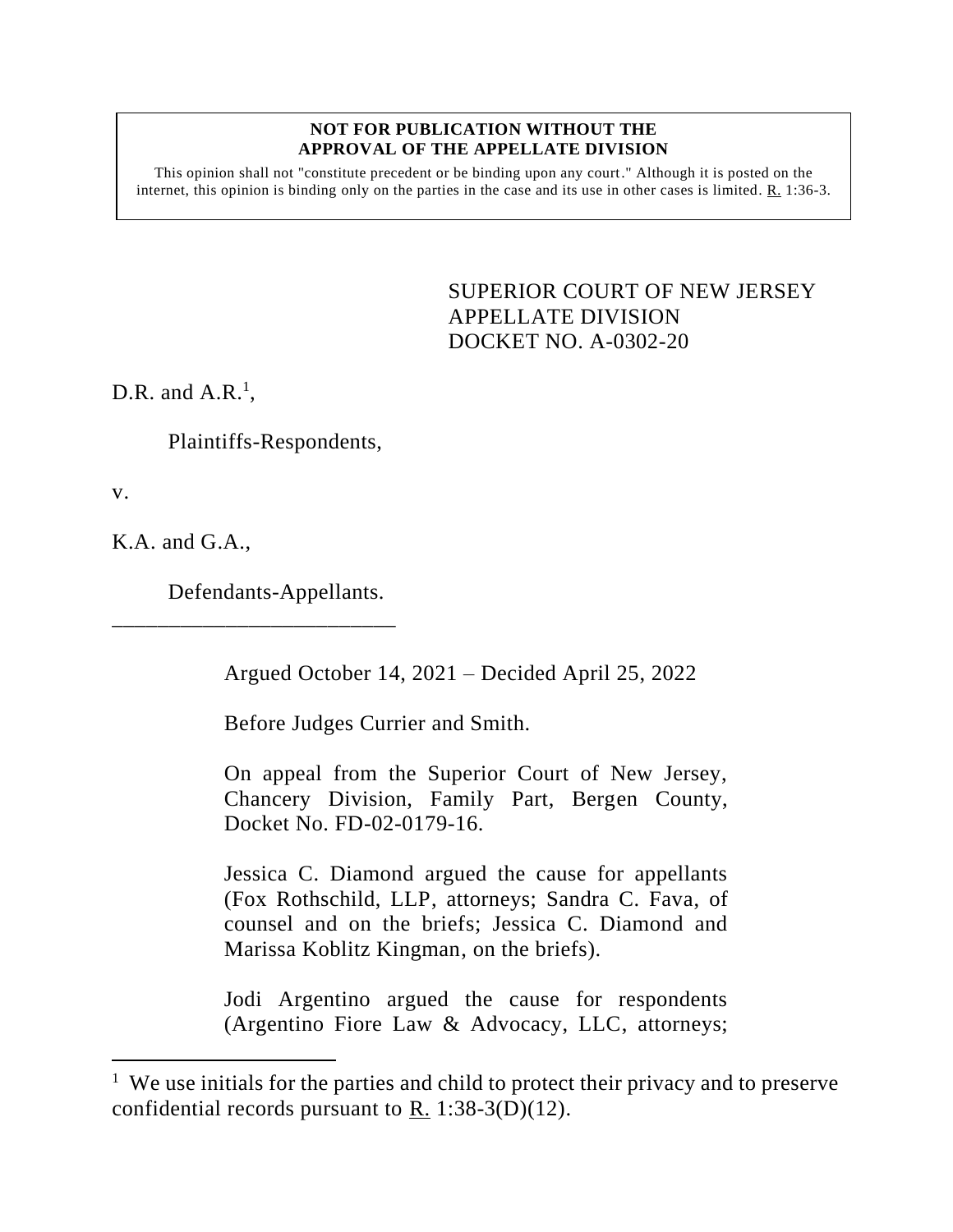Celeste Fiore, of counsel and on the brief; Christina Salvia and Jodi Argentino, on the brief).

## PER CURIAM

Defendants K.A. and G.A. had a child together, L.A.R.. In October 2012, defendants and their one-year-old child moved out of K.A.'s parent's home and moved in with plaintiffs, D.R. and A.R., a couple whom defendants had befriended months earlier. After a week, plaintiffs asked K.A. to leave but offered to allow G.A. and the child to stay. Instead, both defendants left, leaving the child with plaintiffs. In an ensuing investigation, defendants informed the Department of Child Protection and Permanency (Department) that they were transferring custody of their child to plaintiffs. In a notarized letter, defendants gave plaintiffs custodial rights subject to final adoption. After this transfer of temporary custody, the Department closed the investigation.

In early 2015 defendants relocated to Georgia, but in August of that year went back to New Jersey to visit plaintiffs. They then absconded with the child, resulting in police involvement and legal proceedings. On August 18, 2015, a Family Part judge ordered that L.A.R. be placed in the physical custody of plaintiffs until further order of the court. Less than two weeks later D.R. was awarded temporary sole legal custody of L.A.R., and all parties were restrained from removing L.A.R. from New Jersey. Between 2015 and 2018, defendants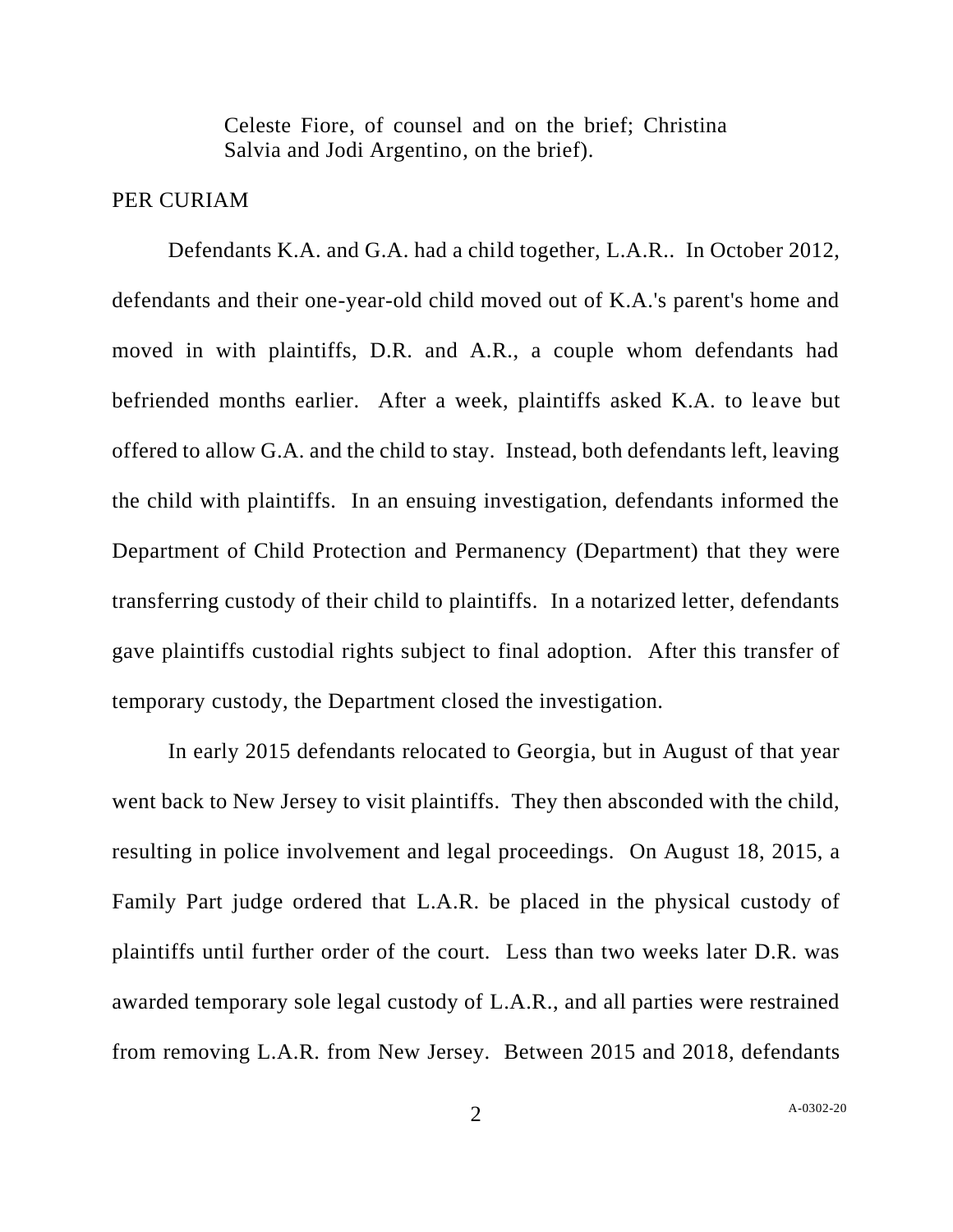visited with L.A.R. under the auspices of several amended parenting time orders, while L.A.R. remained in the physical custody of plaintiffs.

In May 2019, after a plenary hearing, a judge temporarily suspended defendants' in-person parenting time conditioned upon counseling and family reunification therapy; the judge also ordered defendants to pay plaintiffs \$50,000 in counsel fees. More recently, another judge heard and granted defendants' application for reunification and for the equal sharing of costs, but later, on plaintiffs' motion for reconsideration, required that defendants bear the cost of the therapy.

Defendants appeal the order granting reconsideration. Finding no abuse of discretion, but rather a valid and appropriate exercise of the court's equitable powers, we affirm.

I.

We summarize the relevant procedural history. In 2018, the presiding Family Part judge ordered defendants to show cause why a final order should not be issued requiring telephonic and Skype contact between defendants and the child to be in a therapeutic environment, limiting supervised visits to the Bergen Family Guidance Center, precluding the parties from discussing out-ofstate travel with the child, prohibiting defendants from denigrating plaintiffs to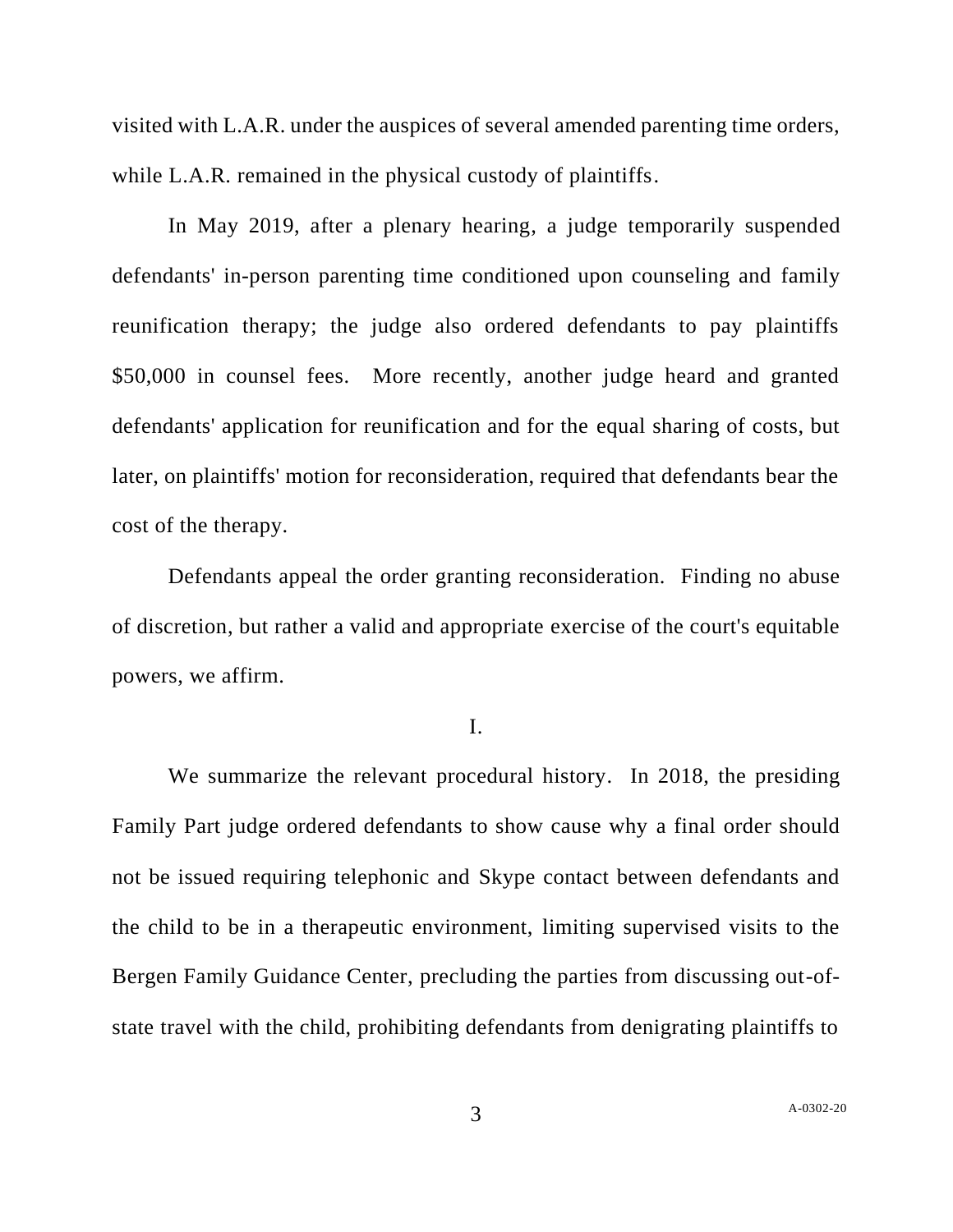the child, and precluding defendants from interfering with the child's extracurricular activities. In May 2019, the presiding judge conducted the plenary hearing, made findings, and issued an order temporarily suspending all visitation, and also awarding counsel fees. Later, the judge reduced the award to a judgment enforceable in Georgia.

In June 2020, defendants moved before another Family Part judge, seeking restoration of supervised parenting time to be conducted with a professional therapist present. Defendants moved for therapy costs associated with parenting time to be equally shared between the parties. Plaintiffs opposed defendants' motion and filed a cross-motion, seeking to compel defendants to pay for therapy themselves. In the alternative, plaintiffs sought an order requiring defendants to pay plaintiffs' share of the therapeutic costs, and have that payment deducted from the \$50,000 in counsel fees defendants owed to plaintiffs.

The judge granted defendants' motion to restore supervised parenting time conditioned on therapy. The judge rejected plaintiffs' cost arguments and ordered the parties to select a therapist and split the costs.

Plaintiffs filed a motion for reconsideration on the issue of therapy cost allocation, arguing again that they should not have to share those expenses with defendants. In granting reconsideration, the motion judge noted that he had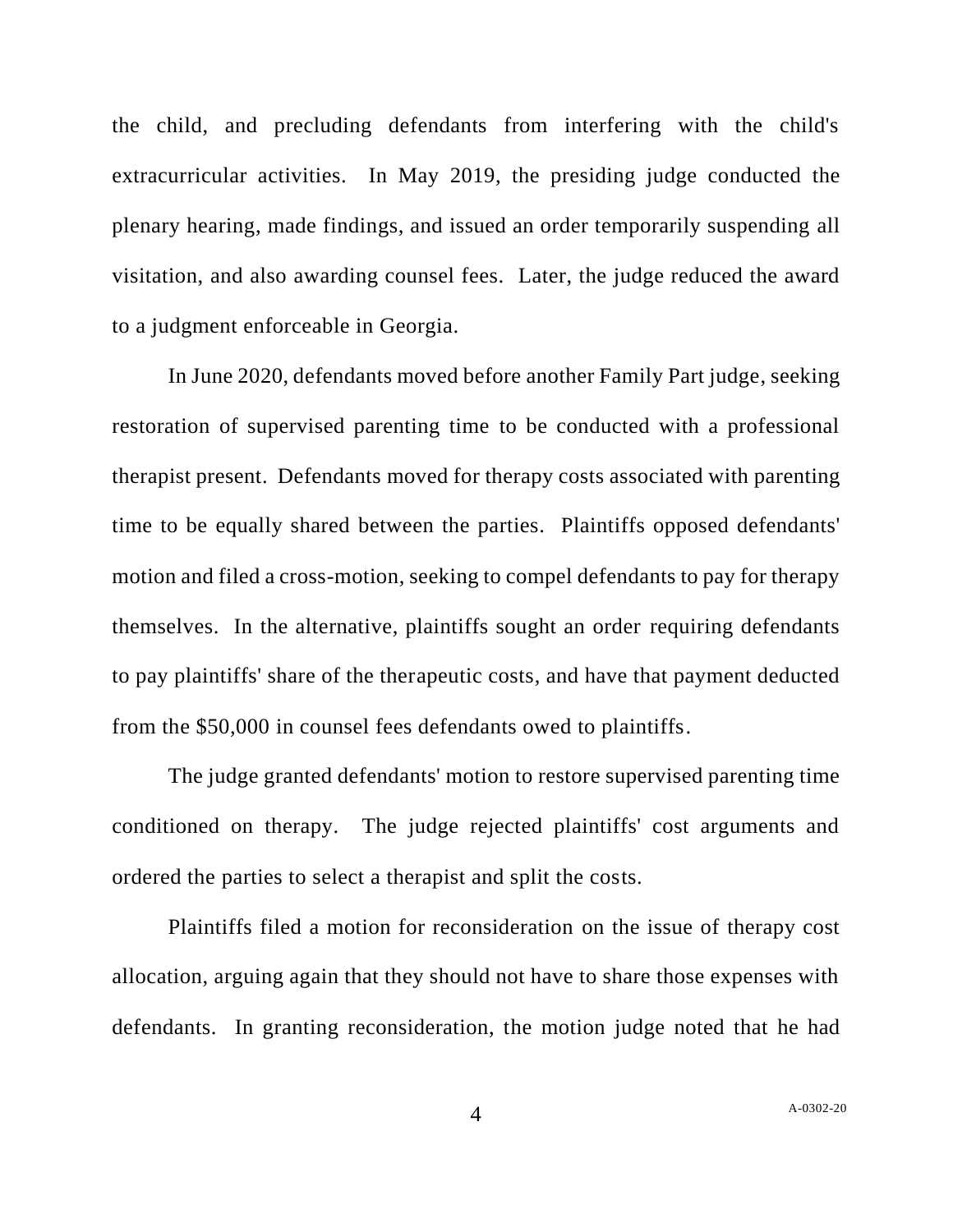discretion to alter or amend a judgment.  $R_1$ . 4:49-2. The judge found that plaintiffs were caring for the child without any support payments from defendants, and he concluded that ordering plaintiffs to pay for reunification therapy would be inequitable. The motion judge granted reconsideration as well as ordered defendants to fully pay for reunification therapy services and credit plaintiffs' half of such cost towards the \$50,000 judgment. Defendants appealed.

## II.

"We review the Family Part judge's findings in accordance with a deferential standard of review, recognizing the court's 'special jurisdiction and expertise in family matters.'" Thieme v. Aucoin-Thieme, 227 N.J. 269, 282-83 (2016) (quoting Cesare v. Cesare, 154 N.J. 394, 413 (1998)). We interfere "[o]nly when the trial court's conclusions are so 'clearly mistaken' or 'wide of the mark' . . . to ensure that there is not a denial of justice." N.J. Div. of Youth & Fam. Servs. v. E.P., 196 N.J. 88, 104 (2008) (quoting N.J. Div. of Youth & Fam. Servs. v. G.L., 191 N.J. 596, 605 (2007)). "Discretionary determinations, supported by the record, are examined to discern whether an abuse of reasoned discretion has occurred." Ricci v. Ricci, 448 N.J. Super. 546, 564 (App. Div. 2017) (citing Gac v. Gac, 186 N.J. 535, 547 (2006)). An abuse of discretion occurs when a trial court's decision "rested on an impermissible basis,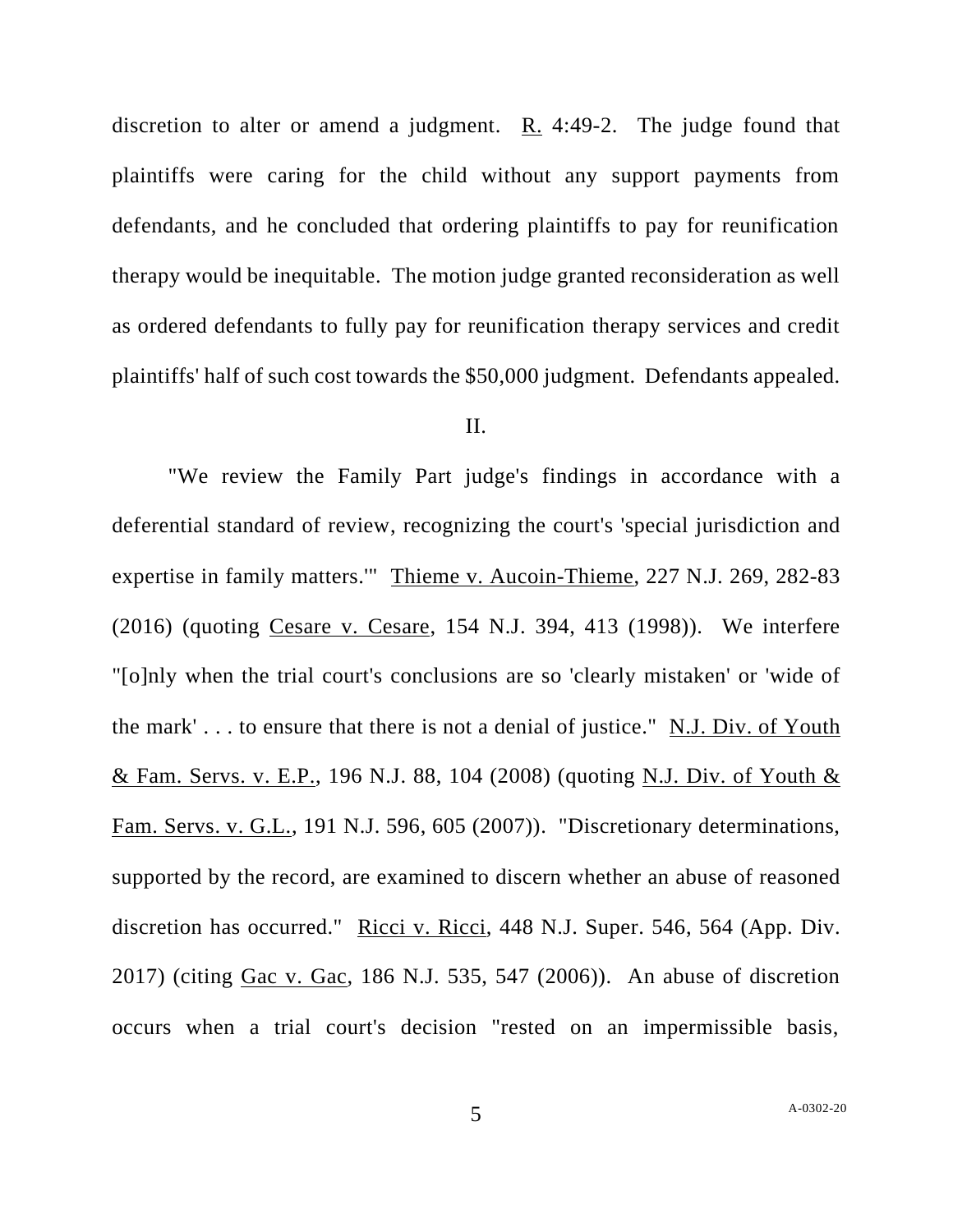considered irrelevant or inappropriate factors, failed to consider controlling legal principles or made findings inconsistent with or unsupported by competent evidence." Elrom v. Elrom, 439 N.J. Super. 424, 434 (App. Div. 2015) (internal quotation marks and citations omitted). However, "we owe no deference to the [trial] judge's decision on an issue of law or the legal consequences that flow from established facts." Dever v. Howell, 456 N.J. Super. 300, 309 (App. Div. 2018) (citing Manalapan Realty, L.P. v. Twp. Comm. of Manalapan, 140 N.J. 366, 378 (1995)).

## III.

Defendants first argue that the motion judge should not have reconsidered his order to split the cost of reunification therapy, and he abused his discretion when he did. Defendants next argue that once the judge reconsidered, he erred either as a matter of law or by abusing his discretion when he ordered defendants to pick up the plaintiffs' share of the therapy costs, effectively awarding plaintiffs a dollar-for-dollar credit for what defendants owe plaintiffs in counsel fees. We reject both arguments for the reasons set forth in the motion judge's statement of reasons given from the bench. We add these brief considerations.

We conclude the judge exercised reasonable discretion in granting reconsideration of his order of June 23, 2020. In that order, he directed the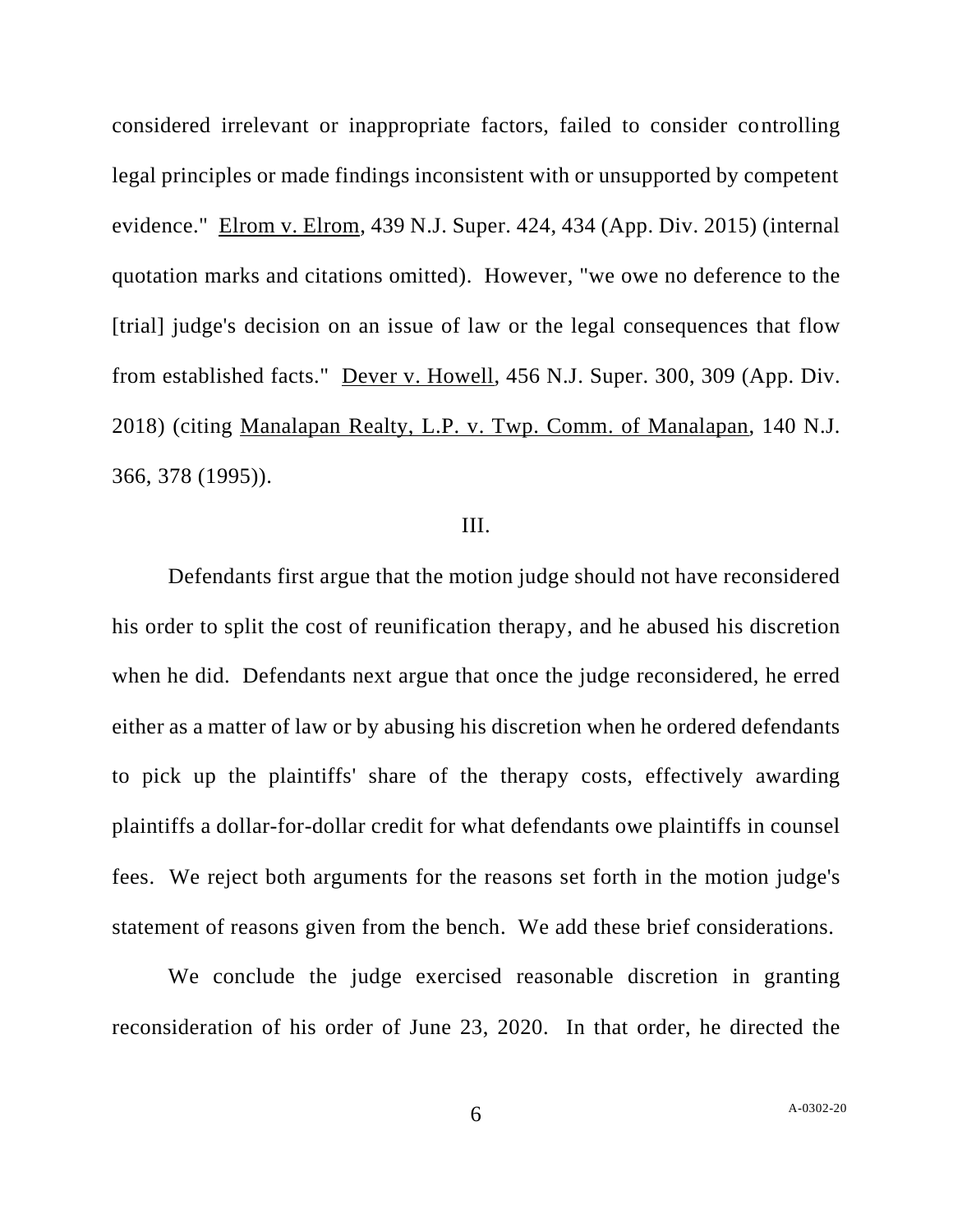parties to agree upon a reunification therapist within fourteen days. Rule 4:49- 2 states in pertinent part:

> [A] motion for rehearing or reconsideration seeking to alter or amend a judgment or order shall . . . state with specificity the basis on which it is made, including a statement of the matters or controlling decisions which counsel believes the court has overlooked or as to which it has erred . . . .

[emphasis added].

Here, the motion judge articulated his basis for reconsideration, stating that he had overlooked the record created by the presiding judge when she issued her 2019 order awarding counsel fees. He found plaintiffs were not seeking to avoid paying their share of the therapy cost, but rather attempting to recoup the \$50,000 counsel fee award imposed on defendants by the presiding judge.

Addressing the merits, the motion judge cited findings made by the presiding judge in her May 2019 order and accompanying statement of reasons, which related to defendants' combative conduct throughout the custody/parenting time dispute. The motion judge found that: defendants had acted in "bad faith;" that they had "displayed an oppositional defiance to . . . court orders, therapists' recommendations, [and] supervised visitation guidelines;" engaged in "harassing, demeaning, and erratic" behavior before the court; and that L.A.R. "did not want to visit with or communicate with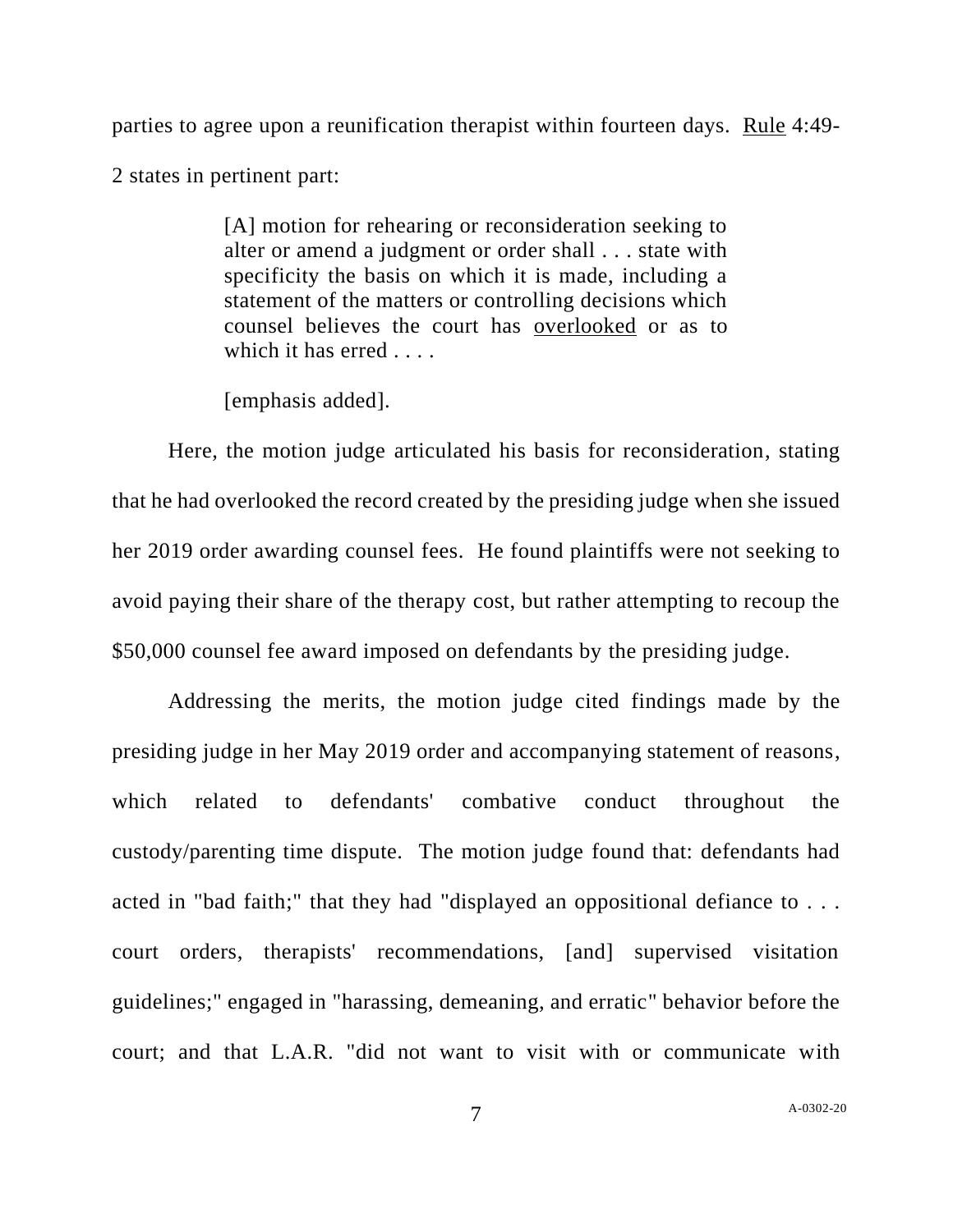defendants." Based on the entire record, including defendants' unhelpful conduct, the motion judge concluded it would be inequitable to compel plaintiffs to expend an additional \$1,750 to pay their share of the therapy costs when defendants owed them \$50,000, and also found it equitable to impose the full therapy cost on defendants. We agree, and we find nothing in the record to conclude that the judge's findings were so "wide of the mark" as to conclude there was an abuse of discretion. E.P., 196 N.J. at 104.

Defendants argue the judge had no legal authority to impose such equitable relief. We disagree. The Family Part has the power to enforce its own orders. D'Angelo v. D'Angelo, 208 N.J. Super. 729, 731 (Ch. Div. 1986). The motion judge simply fashioned relief which facilitated enforcement of the prior counsel fees order, an order which is now reduced to judgment. Given our finding that the relief ordered is appropriate, we do not reach the issue of plaintiffs' future efforts to collect any outstanding judgment balance which may remain after therapy costs end.

To the extent we have not specifically addressed defendants' remaining contentions, we find they lack sufficient merit to warrant discussion in our written opinion. R.  $2:11-3(e)(1)(E)$ .

8